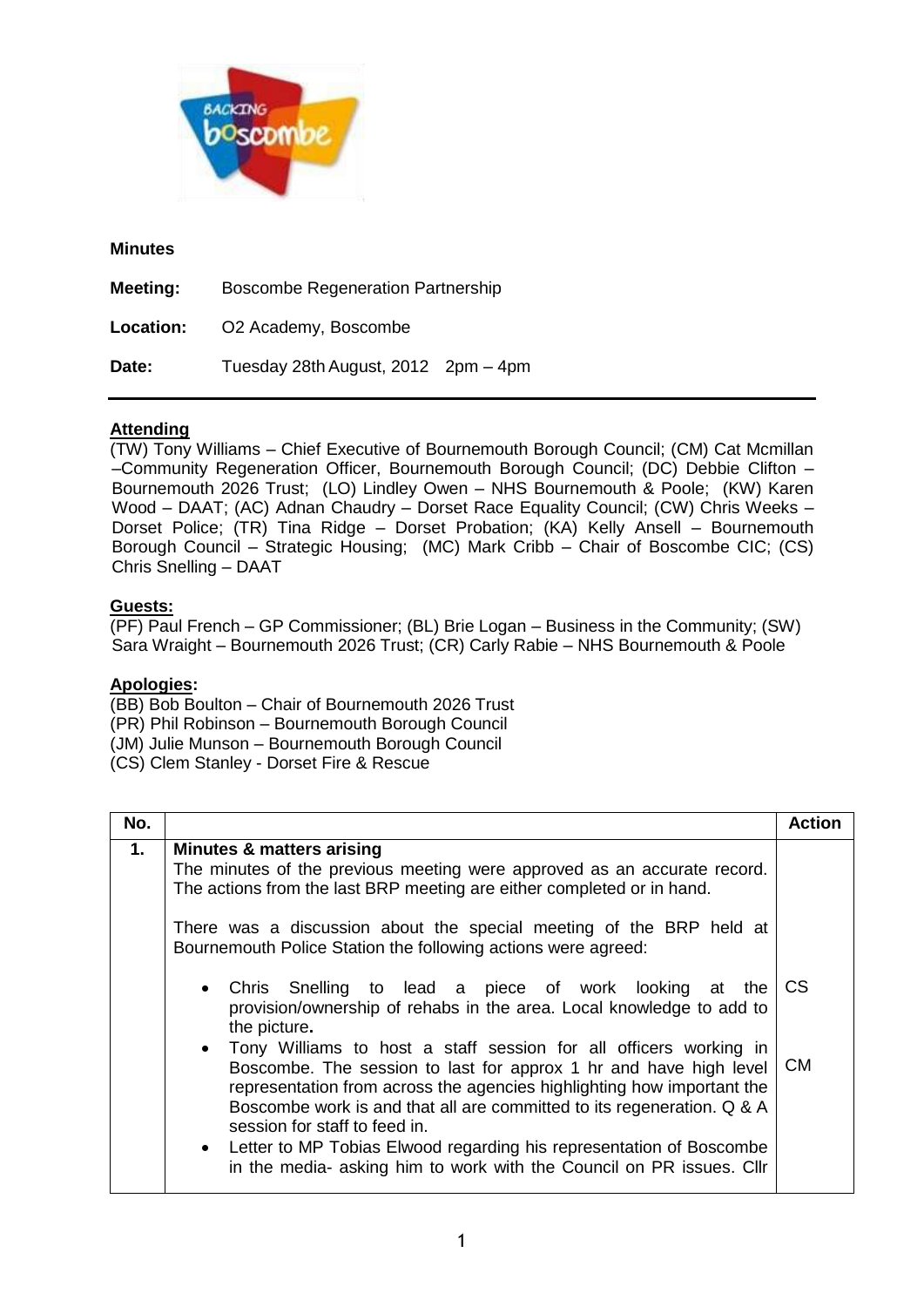|    | Kelly and Cllr Williams are organising the Boscombe Key Issues event.<br>Police looking to use all approaches to make it harder for known<br>hard<br>offenders/trouble<br>makers- i.e.<br>line<br>approach<br>from<br>landlords/benefits/JCP/probation etc.                                                                                                                                                                                                                  |                                    |
|----|------------------------------------------------------------------------------------------------------------------------------------------------------------------------------------------------------------------------------------------------------------------------------------------------------------------------------------------------------------------------------------------------------------------------------------------------------------------------------|------------------------------------|
|    | SW explained the new draft action tracker for the BRP meetings.<br>It was<br>agreed that CM & SW would go through the action tracker content to make<br>sure it is accurate.                                                                                                                                                                                                                                                                                                 | CM/SW                              |
| 2. | <b>Governance Issues</b>                                                                                                                                                                                                                                                                                                                                                                                                                                                     |                                    |
|    | TR stated that she wanted to make sure links were set up between<br>Community Safety Partnership and BRP. It was agreed that a meeting should<br>be set up between Sue Bickler, CM and TR to ensure this is put in place.                                                                                                                                                                                                                                                    | CM, TR<br>& Sue<br><b>Bickler</b>  |
|    | SW explained that her role is to introduce governance arrangements and<br>create improved delivery arrangements for the BRP.                                                                                                                                                                                                                                                                                                                                                 |                                    |
|    | (a) Boscombe Regeneration partnership Operating Model Item 3(a)                                                                                                                                                                                                                                                                                                                                                                                                              |                                    |
|    | SW introduced a new draft operating model which would provide clarification<br>on the roles of partners in relation to implementing the Action Plan, work<br>towards the Vision for Boscombe.                                                                                                                                                                                                                                                                                | <b>CM/SW</b>                       |
|    | The new operating model was agreed and will now be implemented.                                                                                                                                                                                                                                                                                                                                                                                                              | SWCM/                              |
|    | The membership of the Boscombe Regeneration Partnership was agreed with<br>the addition of the Dorset Probation Trust being added.                                                                                                                                                                                                                                                                                                                                           | <b>TR/SB</b>                       |
|    | The Boscombe CIC was identified as the umbrella stakeholder group for<br>Boscombe within the new operating model.                                                                                                                                                                                                                                                                                                                                                            |                                    |
|    | It was agreed to appoint leads for all of the remaining workstream groups and<br>that they would be invited to be part of this partnership.                                                                                                                                                                                                                                                                                                                                  |                                    |
|    | It was noted that Kay Errington has volunteered to lead on Educational<br>Attainment. KA is already leading on the Housing work stream, CW is leading<br>on the Crime work stream. Additional leads to be identified by the next<br>meeting.                                                                                                                                                                                                                                 |                                    |
|    | SW, CM, BL & MC were identified to carry out a review of the BRP using the<br>'Fit for Purpose' checklist and that the result of the review would be brought to<br>the next meeting.                                                                                                                                                                                                                                                                                         | <b>CM</b><br>SW,<br>CM, BL<br>& MC |
|    | (b) The 'Boscombe Commitment' and Action Plan Paper item 3(b)                                                                                                                                                                                                                                                                                                                                                                                                                |                                    |
|    | SW gave an overview of a draft 'Boscombe Commitment'. This is in response<br>to the SA and to the wishes expressed by residents through surveys and<br>engagement events. It embodies the ambitions for Boscombe in the short and<br>longer term, and is our pledge to commit ourselves and partners to work<br>together as 'Team Boscombe' to make a tangible difference to people's lives.<br>This 'commitment' is backed by an action plan and is a real demonstration of |                                    |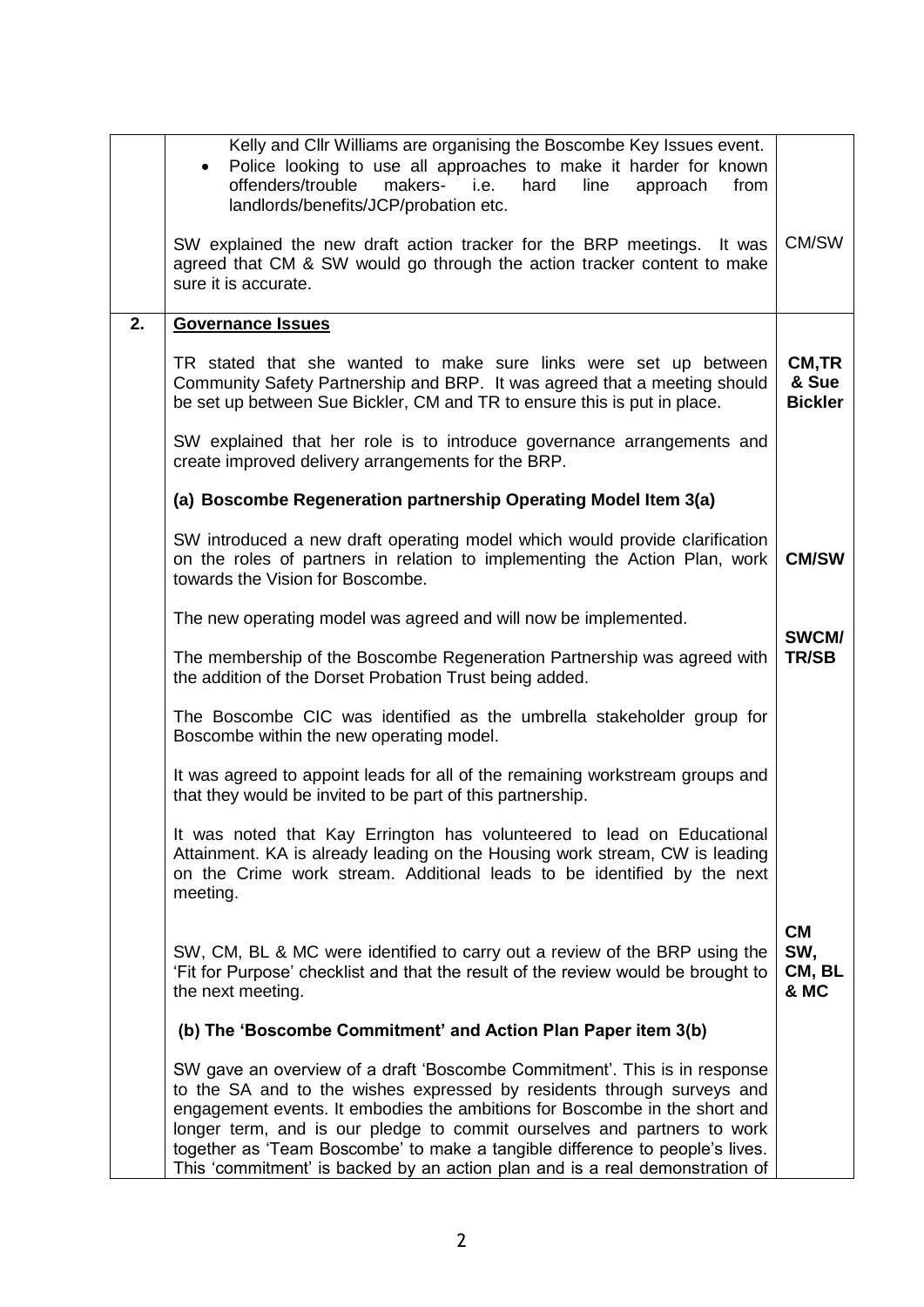| how the BRP is working to make the 'Backing Boscombe Campaign' a reality<br>for people in Boscombe.                                                                                                                                                                                                                                                                                                                                                                                          |                              |
|----------------------------------------------------------------------------------------------------------------------------------------------------------------------------------------------------------------------------------------------------------------------------------------------------------------------------------------------------------------------------------------------------------------------------------------------------------------------------------------------|------------------------------|
| SW explained that the purpose of this document is to help engage the<br>community and to ensure that the people who have signed up to the<br>'Commitment' are<br>held<br>accountable.<br>The<br>intention is to<br>put<br>names/organisations next to actions for Boscombe Regeneration.<br><b>SW</b><br>suggested that this document needs to be in plain English so that the<br>community understands what they are signing up to.                                                         |                              |
| TR suggested that Dorset Probation's 'Community Payback Scheme' could be<br>involved in the 'Boscombe Commitment'.                                                                                                                                                                                                                                                                                                                                                                           |                              |
| PF commented that the life expectancy in Boscombe is presently not<br>acceptable and this needs to be recognised as a priority. CM stated that this<br>has been looked at and that health is a golden thread running through the<br>work in Boscombe. It was suggested that someone from Health could lead on<br>this and run a Boscombe Health Group. LO stated that this is why CR had<br>been brought along to this meeting. CR & PF to explore setting up a health<br>partnership group. | CR&<br><b>PF</b>             |
| The comments on this item were:<br>This document needs to be updated on a regular basis to ensure it is<br>current and accurate.<br>• The partnership needs to ensure that the commitment is fulfilled<br>• The document needs to be public friendly                                                                                                                                                                                                                                         |                              |
| DC stated that there will be a weeklong event held at the Bourne Spring Trust<br>from 24 <sup>th</sup> September 2012. This will be an action planning event help in order<br>to populate the Boscombe Action Plan. Over the 5 days there will be a<br>different theme discussed every day.                                                                                                                                                                                                  |                              |
| (c) The Boscombe Strategic Assessment                                                                                                                                                                                                                                                                                                                                                                                                                                                        |                              |
| There was a discussion around the recommendations within the Boscombe<br>Strategic Assessment report. It was agreed that the recommendations would<br>be incorporated into the BRP action tracker to ensure that there was action<br>being taken on all of the recommendations. It was noted that all of the<br>housing recommendations had been taken into account within the draft<br>Boscombe Housing Strategy.                                                                           | <b>SW &amp;</b><br><b>CM</b> |
| KW told the BRG that there will be an event in December called 'ART in<br>Recovery'. This event will show pieces of work completed by people who are<br>in recovery from drugs and alcohol. TW suggested that other agencies could<br>show this artwork and that perhaps every agency could at least display 1 piece<br>each.                                                                                                                                                                | <b>KW&amp;</b><br>All        |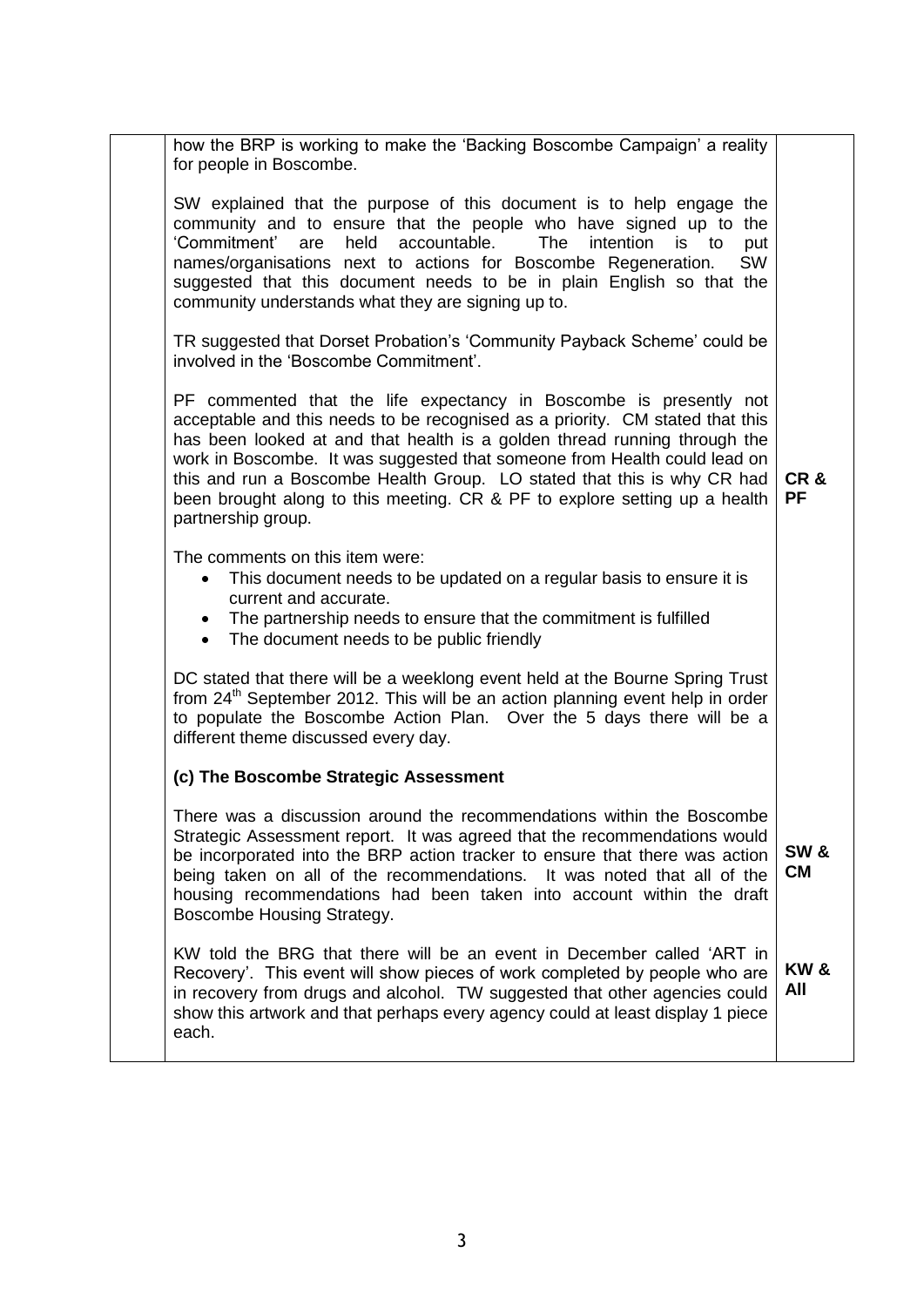| 3. | Performance management - Paper item 4                                                                                                                                                                                                                                                                                                                                                                                                                                                                                                                                                                                                                                                                                                                                                                                                                                 |              |
|----|-----------------------------------------------------------------------------------------------------------------------------------------------------------------------------------------------------------------------------------------------------------------------------------------------------------------------------------------------------------------------------------------------------------------------------------------------------------------------------------------------------------------------------------------------------------------------------------------------------------------------------------------------------------------------------------------------------------------------------------------------------------------------------------------------------------------------------------------------------------------------|--------------|
|    | a) Dash Board Report<br>CM explained about the BRP Dash Board Report and its purpose. It was<br>decided that SW will challenge what goes into the Dash Board to ensure it is<br>accurately RAG rated                                                                                                                                                                                                                                                                                                                                                                                                                                                                                                                                                                                                                                                                  | <b>SW</b>    |
|    | b) Crime<br>CW gave an update of police actions in the Boscombe area, he explained that<br>there will be more of a police presence in Boscombe by way of a Police<br>contact point set up outside MacDonalds. CW stated that they have spoken to<br>the manager of MacDonalds local franchise and although they do not have<br>funds, they will help where they can.                                                                                                                                                                                                                                                                                                                                                                                                                                                                                                  |              |
|    | There was a discussion around rehab centres in Boscombe and the mapping<br>work being undertaken. CW stated that there is a difference between rehab<br>centres and treatment centres. It was noted that a number of agencies<br>including the Police and DAAT were compiling information and it was agreed<br>that a report on their findings will be brought to the next BRP meeting.                                                                                                                                                                                                                                                                                                                                                                                                                                                                               | <b>KW/CS</b> |
|    | c) Housing<br>KA gave an update on housing in Boscombe. A draft summary of a Housing<br>Strategy consultation has been put together which will now go before Cabinet<br>on 19 <sup>th</sup> October 2012. There has been a recent consultation with residents<br>which received a good response. Some issues that came out of this<br>consultation were the need for growth in the retail sector, tackling crime and<br>increasing the quality of housing stock in the area. A survey was also carried<br>out with residents from Boscombe and the outcome of this was that the best<br>thing about Boscombe is the location and the worst thing about Boscombe is<br>the Anti Social Behaviour, drugs and rehabs. KA also said that they have<br>completed 1200 targeted inspections and that there is now a dedicated phone<br>line for housing issues in Boscombe. |              |
|    | AC raised a concern about immigrants not being fairly treated or receiving the<br>best service from landlords. KA said that she would pick this up and look into<br>ıt.                                                                                                                                                                                                                                                                                                                                                                                                                                                                                                                                                                                                                                                                                               | KA           |
| 5. | <b>Communications and Engagement</b>                                                                                                                                                                                                                                                                                                                                                                                                                                                                                                                                                                                                                                                                                                                                                                                                                                  |              |
|    | CM explained that we need to enhance communication in order to get<br>information out to the public and that one way of doing this is through social<br>media. CM stated that we need other agencies help in order to achieve this.                                                                                                                                                                                                                                                                                                                                                                                                                                                                                                                                                                                                                                   |              |
|    | JK asked if the Echo is still supporting the Backing Boscombe Campaign. It<br>was suggested that DC and BB meet with the new editor of the Echo to<br>discuss this.                                                                                                                                                                                                                                                                                                                                                                                                                                                                                                                                                                                                                                                                                                   | DC/BB        |
|    | CM stated that frontline workers in Boscombe will be meeting up in order to<br>filter down information to the public and other agencies. She also said that<br>this needs to be not just from the Council but other agencies as well.                                                                                                                                                                                                                                                                                                                                                                                                                                                                                                                                                                                                                                 |              |
|    | There was a discussion about using the Bournemouth 2026 Trust website as<br>the place for the BRP information. It was agreed that a person needs to be<br>identified who will take charge of that page and keep it updated. A meeting                                                                                                                                                                                                                                                                                                                                                                                                                                                                                                                                                                                                                                 | <b>DC/CM</b> |